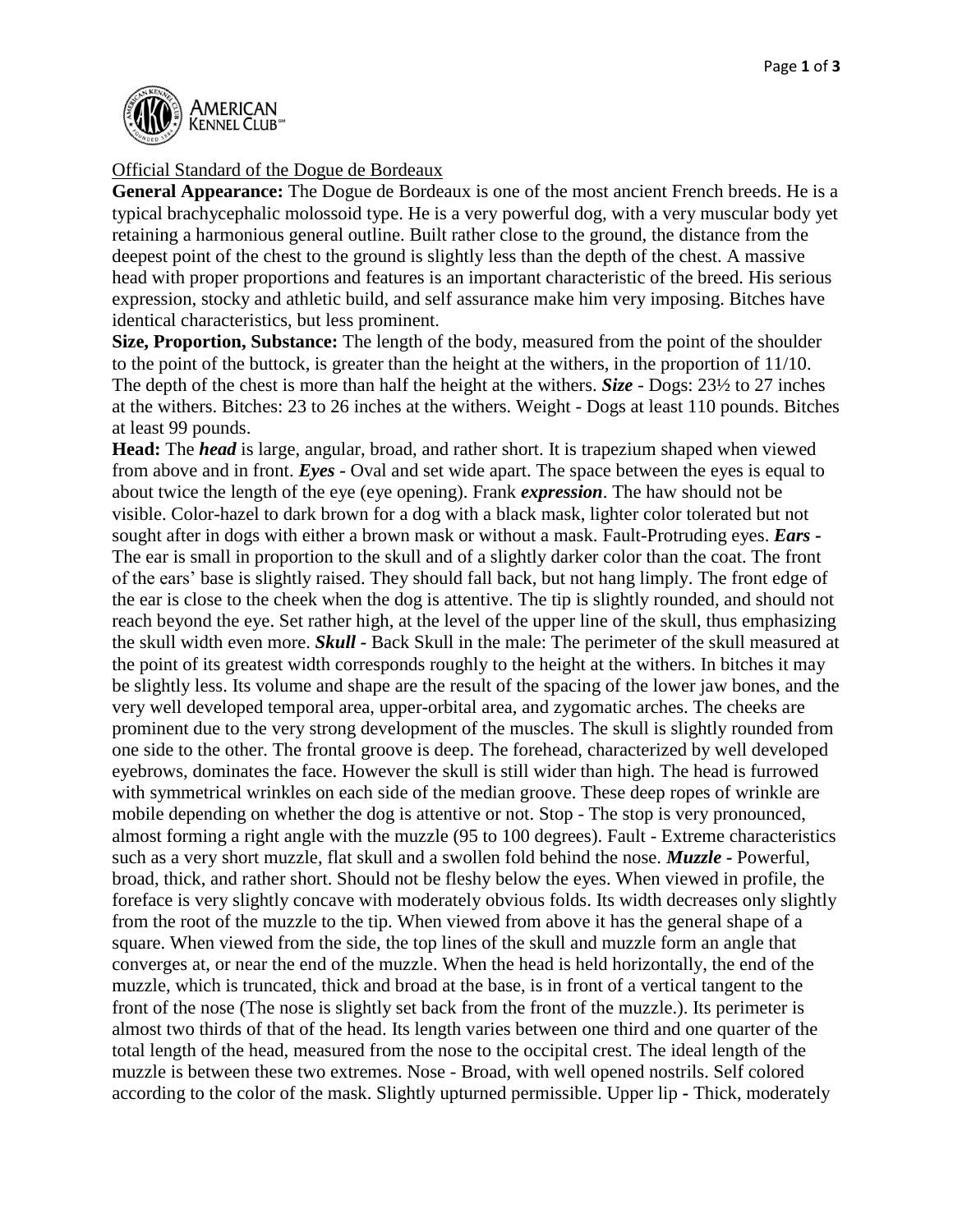

pendulous yet retractile. When viewed in profile it shows a rounded lower line and covers the lower jaw on the sides. When viewed from the front, the edge of the upper lip is in contact with the lower lip, and drops on either side thus forming an inverse, wide V. Jaws - Very powerful, and broad. Undershot so that there is no contact between the upper and lower incisors. The lower jaw curves upwards. The chin is very pronounced and should neither overlap the upper lip exaggeratedly nor be covered by it. Disqualification - Mouth not undershot; wry jaw. *Bite -* Undershot. Fault - Incisors constantly visible when the mouth is closed. Severe Fault - Canines constantly visible when the mouth is closed. Teeth - Strong, particularly the canines. Lower, canines set wide apart and slightly curved. Incisors well aligned especially in the lower jaw where they form a straight line. Severe Fault - Long narrow head with insufficiently pronounced stop, with a muzzle measuring more than a third of the total length of the head (lack of type in head).

**Neck, Topline and Body:** *Neck -* Very strong and muscular, almost cylindrical. The skin is supple, ample and loose. The average circumference almost equals that of the head. There is a noticeable, slightly convex, furrow at the junction of the head and neck. The well-defined dewlap starts at the level of the throat forming folds down to the chest, without hanging exaggeratedly. The neck is very broad at its base, merging smoothly with the shoulders. *Topline -* Solid with a broad and muscular back, withers well marked, broad loin, rather short and solid. Chest - Powerful, long, deep, broad, and let down lower than the elbows. The forechest is broad and powerful with a lower line that is convex towards the bottom. The ribcage is deep and well sprung, but not barrel shaped. The circumference of the chest should be between 10 and 12 inches greater than the height at the withers. Underline - Curved, from the deep brisket to the firm abdomen. Slight to moderate tuck-up. Should be neither pendulous nor extreme. Croup - Moderately sloping down to the root of the tail. *Tail -* Very thick at the base. The tip preferably reaches the hock but not below. Carried low, it is neither broken nor kinked but supple. Hanging when the dog is in repose; generally carried level with the back or slightly above the level of the back when the dog is in action, without curving over the back or being curled. Fault - Fused vertebrae but not kinked. Disqualification - An atrophied tail or a tail that is knotted and laterally deviated or twisted.

**Forequarters** Strong bone structure, legs very muscular. Shoulders - Powerful, prominent muscles. Slant of shoulder - blade is medium (about 45 degrees to the horizontal), with the angle of the scapular-humeral articulation being a little more than 90 degrees. Arms - Very muscular. Elbows - In line with the body. Should be neither too close to the chest nor turned out. Forearms - When viewed from the front, straight or inclining slightly inwards, especially in dogs with a very broad chest. When viewed in profile, vertical. Pasterns - Powerful. Slightly sloping when viewed in profile. When viewed from the front, may bend slightly outwards, thus compensating for the slight inclination of the forearm inwards. Feet - Strong. Toes should be tight, nails curved and strong, and pads well developed and supple; the Dogue is well up on his toes despite his weight.

**Hindquarters** Powerful legs with strong bone structure; well angulated. When viewed from behind, the hindquarters are parallel and vertical thus giving an impression of power. The hindquarters are not quite as broad as the forequarters. Thigh - Well developed and thick with visible muscles. Stifle – In a parallel plane to the median plane or slightly out. Second Thigh - Relatively short, well muscled. Hock Joint - Short and sinewy, with the angle of the hock joint